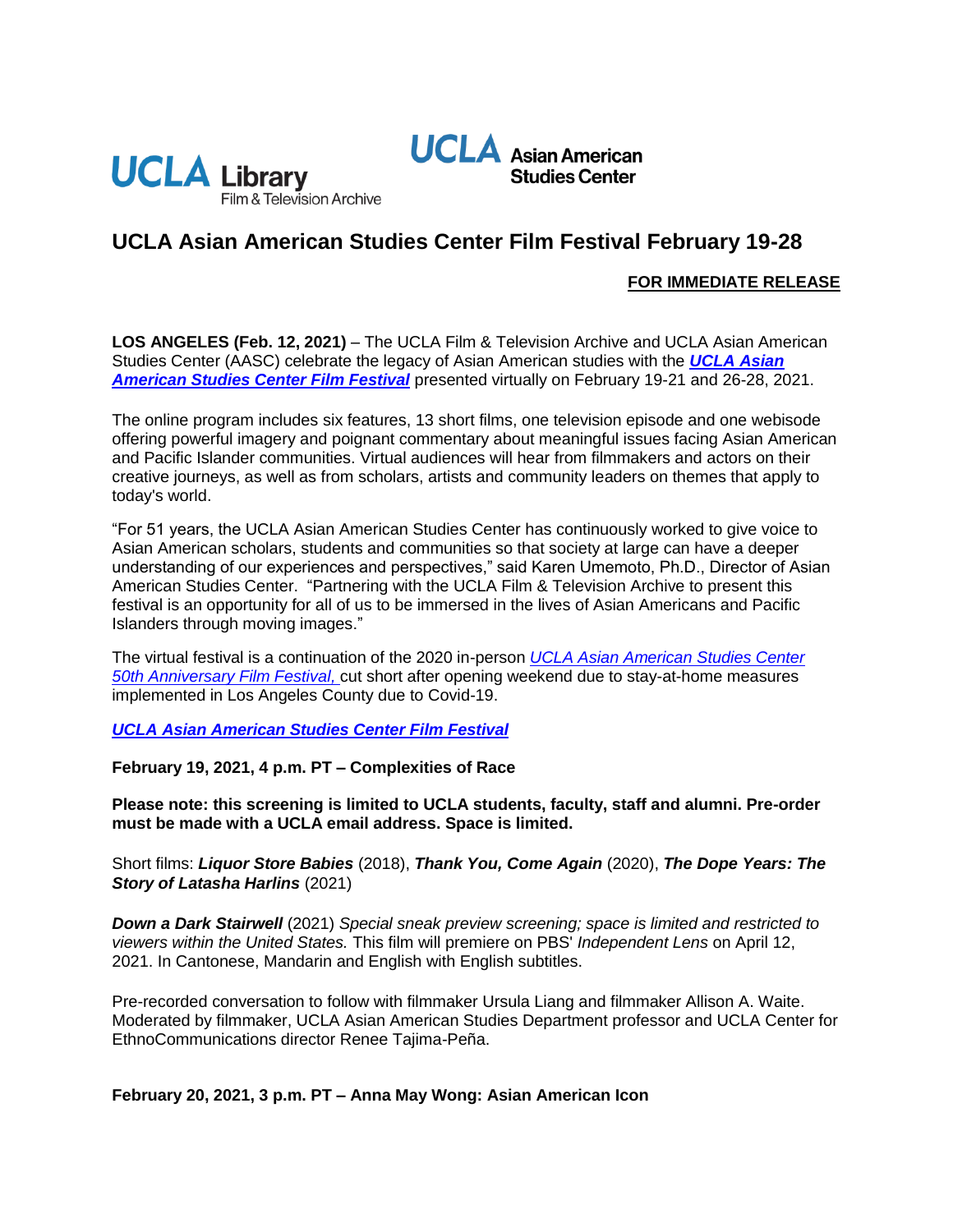## **"Anna May Wong: The First Asian American Movie Star"** (4/8/2020)

The episode of *Unladylike2020* (a series that premiered as part of PBS' *American Masters* series).

**The Toll of the Sea** (1922), silent, musical accompaniment provided by Cliff Retallick. Preserved by the UCLA Film & Television Archive.

Conversation to follow with Anna Wong, niece of Anna May Wong and actor, writer, director Michelle Krusiec. Moderated by UCLA School of Theater, Film and Television associate dean and professor Sean Metzger. The conversation will include the following clips:

#### **"Anna May Wong Visits Shanghai, China"** (5/1/1936)

Stock footage shot for, but never used in, Hearst Metrotone News of Anna May Wong arriving on a Dollar Line boat, surrounded by a group of cameramen and newspapermen.

#### *Hollywood:* **Season 1, Part 2** (5/1/2020)

Clips from Ryan Murphy and Ian Brennan's *Hollywood* courtesy of Netflix.

#### **February 21, 2021, 2 p.m. PT – Environmental Justice and Spirit of Aloha, Part 1**

Short films: *Back to the Source* (2020), *Standing Above the Clouds* **(**2019), *This is the Way We Rise* (2020)

Conversation to follow with filmmaker Jalena Keane-Lee, director of photography Chapin Hall and filmmaker Sandra Carbonell-Kiamtia. Moderated by Alika Bourgette, University of Washington Ph.D. student.

#### **February 21, 2021, 5 p.m. PT – Environmental Justice and Spirit of Aloha, Part 2**

#### *Moananuiākea: One Ocean, One People, One Canoe* (2018)

Available to view between February 19 and 22 on the [Archive's Vimeo page.](http://vimeo.com/UCLAFilmTVArchive)

Conversation with filmmaker Nāʻālehu Anthony and moderator Noah Patterson Hanohano Dolim, UC Irvine Ph.D. student.

For details and to RSVP for the Zoom webinar, [click here.](https://ucla.zoom.us/webinar/register/WN_-pjk_XMMR1m635h-rcymcA)

#### **February 26, 2021, 4 p.m. PT – Finding Home/Lands**

Short films: *The Price of Cheap Rent* (2020), *Gone* (2019), *Reopening* (2020), *Cambodia Town: Not For Sale* (2019), *Kamaʻāina (Child of The Land)* (2019)

#### *Chinatown Rising* (2021)

Special sneak preview screening; space is limited. This screening is restricted to viewers within the United States.

Pre-recorded conversation to follow with filmmakers Harry and Josh Chuck. Moderated by UCLA professor in Urban Planning and Asian American Studies and UCLA Asian American Studies Center director Karen Umemoto.